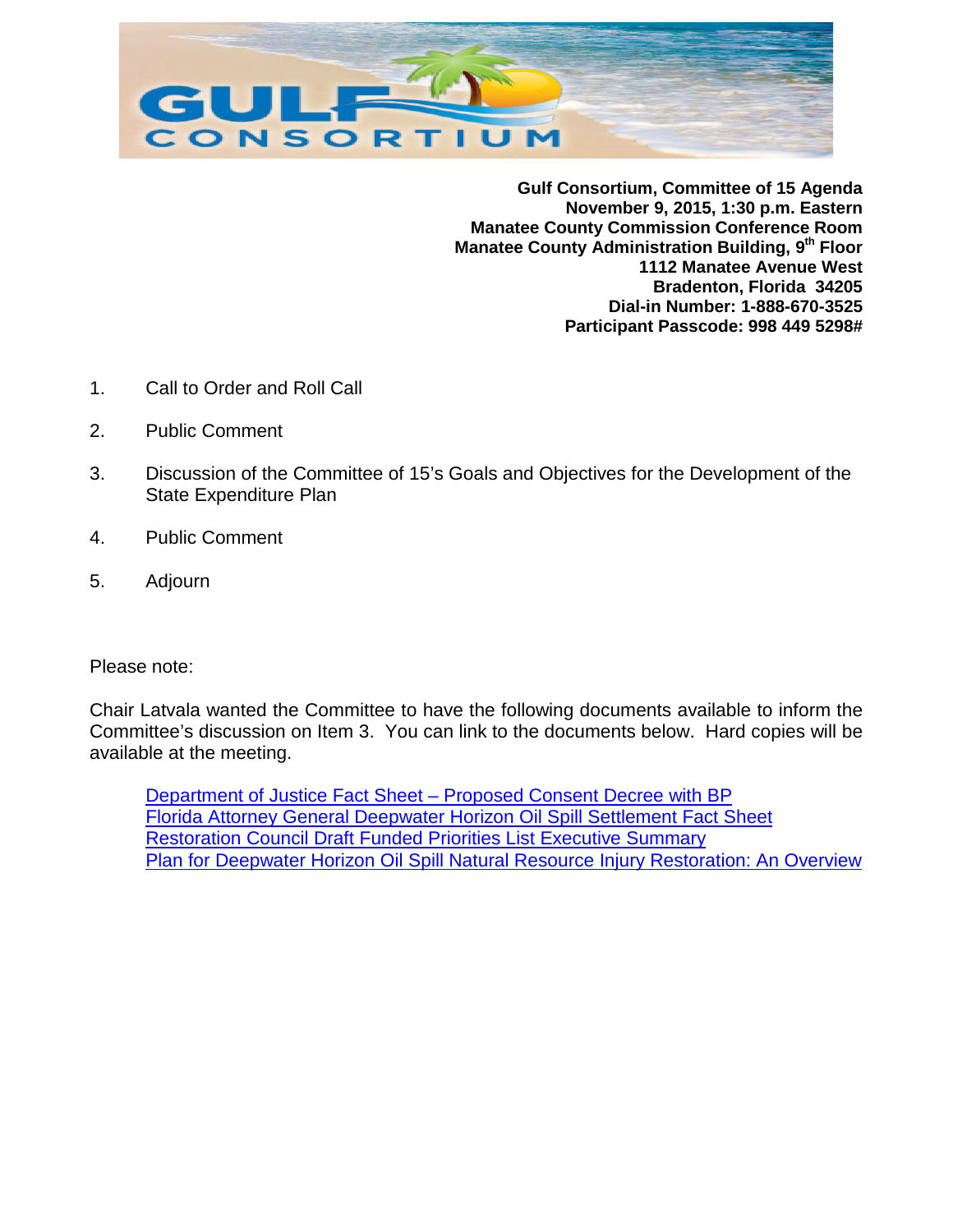**Gulf Consortium - Committee of 15 Counties November 9, 2015, 1:30 pm (EDT) Manatee County Commission Conference Room Bradenton, Florida Dial-In: 1-888-670-3525 Participant Passcode: 998 449 5298#**



| <b>County</b> | <b>Director or Alternate Name (Please Print)</b> | <b>Initials</b> |
|---------------|--------------------------------------------------|-----------------|
| Charlotte     | <b>Commissioner Chris Constance</b>              |                 |
| <b>Citrus</b> | <b>Commissioner Scott Adams</b>                  |                 |
| Collier       | <b>Commissioner Tom Henning</b>                  |                 |
| <b>Dixie</b>  | <b>Tim Alexander</b>                             |                 |
| Hernando      | <b>Commissioner Wayne Dukes</b>                  |                 |
| Hillsborough  | <b>Commissioner Les Miller</b>                   |                 |
| Jefferson     | <b>Commissioner Betsy Barfield</b>               |                 |
| Lee           | <b>Commissioner John Manning</b>                 |                 |
| Levy          | <b>Commissioner John Meeks</b>                   |                 |
| Manatee       | <b>Commissioner Carol Whitmore</b>               |                 |
| Monroe        | <b>Commissioner George Neugent</b>               |                 |
| Pasco         | <b>Commissioner Jack Mariano</b>                 |                 |
| Pinellas      | Susan Latvala                                    |                 |
| Sarasota      | <b>Commissioner Charles Hines</b>                |                 |
| Taylor        | <b>Commissioner Jim Moody</b>                    |                 |